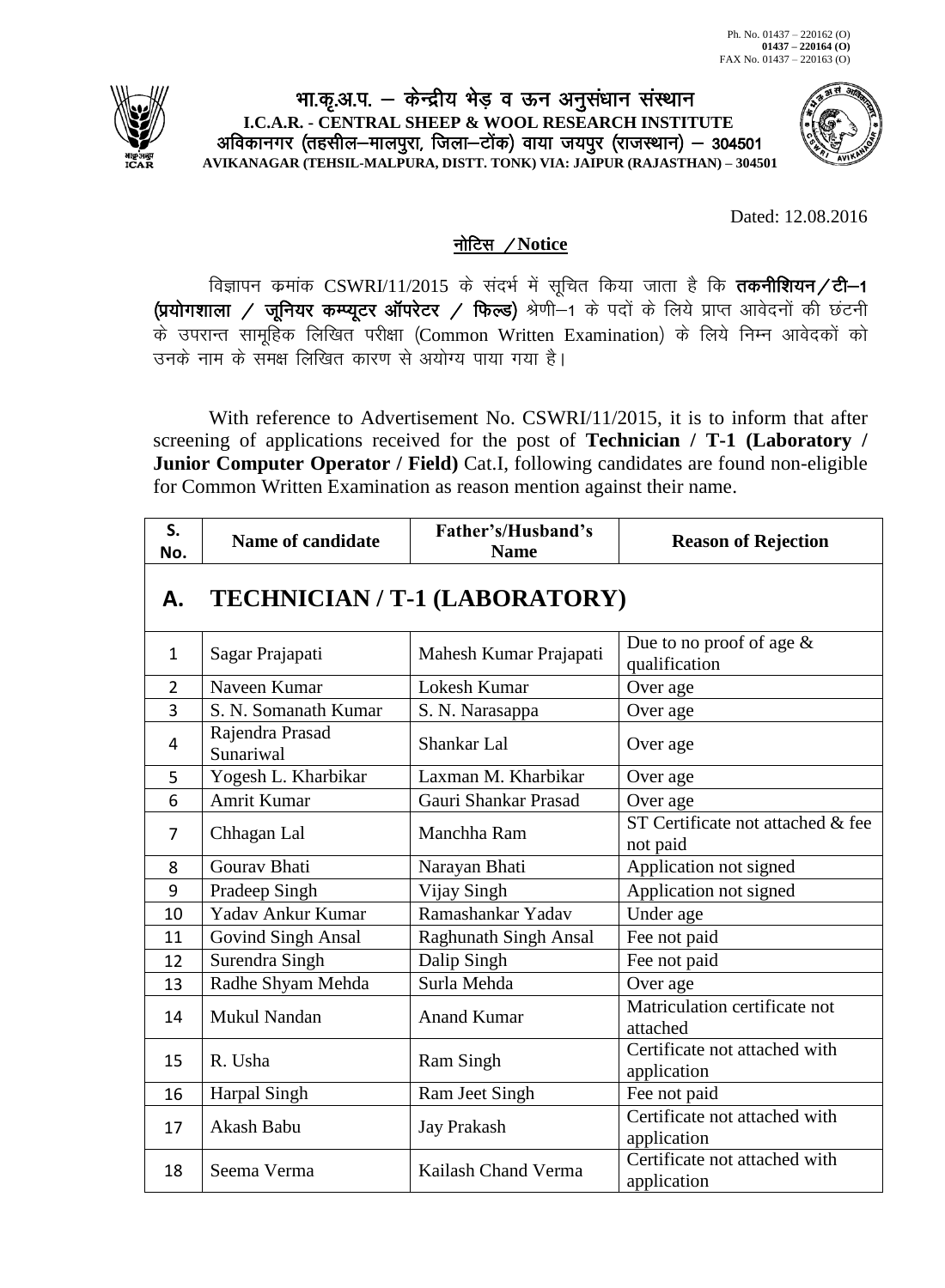| 19 | Niketa Tiwari           | Vinay Kumar Tiwari   | OBC certificate not attached                  |
|----|-------------------------|----------------------|-----------------------------------------------|
|    |                         |                      | with application                              |
| 20 | Sharma Hari Om          | Sharma Govind Bhai   | Over age                                      |
| 21 | Om Prakash Thakariya    | Shyoji Lal Regar     | Over age                                      |
| 22 | Pooja Saini             | Khemraj Saini        | Age proof not attached                        |
| 23 | Manish Kumar Bairwa     | Pappu Lal Bairwa     | SC certificate not attached & fee<br>not paid |
| 24 | Manish Sen              | Ghisa Lal Sen        | Application not signed                        |
|    | <b>Dhanesh Kumar</b>    |                      | Certificate not attached with                 |
| 25 | Kumawat                 | Om Prakash Naga      | application                                   |
| 26 | Babu Lal Naga           | Om Prakash Naga      | Certificate not attached with                 |
|    |                         |                      | application                                   |
| 27 | Mukesh Kumar Suwasiya   | Pushker Raj Suwasiya | Certificate not attached with                 |
|    |                         |                      | application                                   |
| 28 | Rajesh Kumar Chandel    | <b>Tofan Chandel</b> | Over age                                      |
| 29 | Beeja Ram               | Guna Ram             | Over age                                      |
| 30 | Ashok Kumar Sonkaria    | Suraj Mal Sonkaria   | Over age                                      |
| 31 | Rishpal Naga            | Om Prakash Naga      | Certificate not attached with                 |
|    |                         |                      | application                                   |
| 32 | Virender Singh          | Krishan Singh        | Age proof not attached                        |
| 33 | Rodmal Meena            | Kana Ram Meena       | Over age                                      |
| 34 | Ramji Lal Meena         | Suwa Lal Meena       | Over age                                      |
| 35 | Salinder                | Jogi Ram             | Over age                                      |
| 36 | Sunil Kumar             | Om Prakash           | Over age                                      |
| 37 | <b>Mukesh Roat</b>      | Nanu Ram Roat        | Over age                                      |
| 38 | Kailash Sharma          | Pawan Kumar Sharma   | Application not signed                        |
| 39 | Ajeet Kori              | Raja Ram Kori        | SC certificate not attached & fee<br>not paid |
| 40 | Rajendra Kumar Verma    | Balya Ram Verma      | Over age                                      |
| 41 | Sunil Kumar Gujrati     | Prem Kanwar Gujrati  | Over age                                      |
|    |                         |                      | Certificate not attached with                 |
| 42 | Aditya Gautam           | Jai Kishan Sharma    | application                                   |
| 43 | Chiranji Lal Soyal      | Badri Narayan Soyal  | Over age                                      |
| 44 | <b>Bal Kishan Soyal</b> | Badri Narayan Soyal  | Over age                                      |
| 45 | Kamble Ashvini          | Tukaram Gundaji      | Over age                                      |
|    | Tukaram                 | Kamble               |                                               |
| 46 | Dharvendra Paswan       | Munshi Paswan        | SC certificate not attached & fee             |
|    |                         |                      | not paid                                      |
| 47 | Kailash Chandra Sahoo   | Laxman Kumar Sahoo   | Fee not paid                                  |
| 48 | Vinay Joshi             | Choru Lal Joshi      | Certificate not attached with                 |
|    |                         |                      | application                                   |
| 49 | Pawan Kumar Singh       | Ravi Karan Singh     | Over age                                      |
| 50 | Surender Kumar          | Mani Ram             | Over age                                      |
| 51 | <b>Shafeek Mohammad</b> | Yasin Khan           | Over age                                      |
| 52 | Kuldeep Balai           | Suraj Mal Balai      | Over age                                      |
| 53 | Pradip Singh Yadav      | Nanhu Singh Yadav    | Fee not paid                                  |
| 54 | Anil Singh Yadav        | Uma Shankar Yadav    | Fee not paid                                  |
| 55 | Lalit Kumar             | Narayan Lal          | SC certificate not attached & fee<br>not paid |
| 56 | Ramji Lal Meena         | Sohan Lal Meena      | Over age                                      |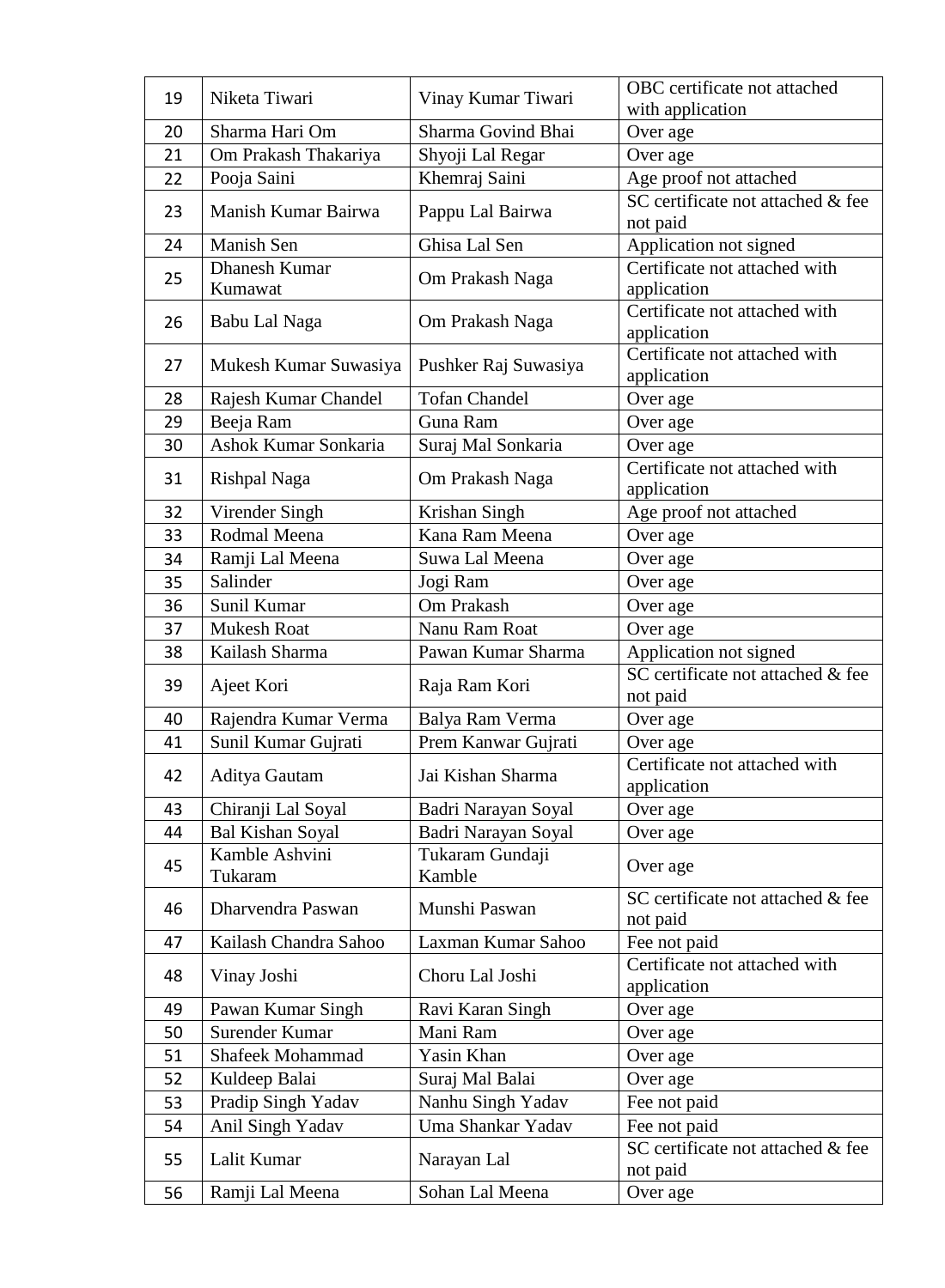| 57 | Anil Kumar Dochaniya      | Kishori Lal                       | Over age                                     |
|----|---------------------------|-----------------------------------|----------------------------------------------|
| 58 | Anurag Tiwari             | Vinay Kumar Tiwari                | Certificate not attached with                |
|    |                           |                                   | application                                  |
| 59 | Shubham Gurjar            | Sita Ram Gurjar                   | Application not signed                       |
| 60 | Bhagwati Lal Sen          | Rampal Sen                        | Fee not paid                                 |
| 61 | <b>Ravinder Nath</b>      | Hira Lal                          | Over age                                     |
| 62 | Dashrath Bairwa           | Pokhar Bairwa                     | Over age                                     |
| 63 | Seema Mehra               | Kamlesh Mehra                     | Over age                                     |
| 64 | Ashok Kumar Jangid        | Mohan Lal Jangid                  | Age proof not attached                       |
| 65 | Manish Vyas               | Harsiddhi Vyas                    | Over age                                     |
| 66 | <b>Umesh Kumar Yadav</b>  | Mahabir Singh Yadav               | OBC Certificate not attached<br>(Over age)   |
| 67 | <b>Ashok Kumar Parmar</b> | Lakhma Ram                        | Over age                                     |
| 68 | <b>Aman Dixit</b>         | Sanjeev Kumar                     | Fee not paid                                 |
|    |                           |                                   | SC certificate not attached & fee            |
| 69 | Ram Sunder                | Ramasare                          | not paid                                     |
| 70 | Hanuman Prasad Udai       | Bhanwar Lal Udai                  | Over age                                     |
| 71 | Kamble Vijay Tukaram      | Tukaram Gundaji<br>Kamble         | Over age                                     |
| 72 | Rajandar Kumar<br>Mahawar | Ram Dayal Mahawar                 | Over age                                     |
| 73 | Ramotar Chouhan           | <b>Mahaveer Prasad</b><br>Chouhan | Over age                                     |
| 74 | Ramanuj Pandey            | <b>Ramakant Pandey</b>            | Fee not paid                                 |
| 75 | Tapendra Jatoliya         | Kamal Kishore Jatoliya            | Certificate not attached with<br>application |
| 76 | Bhawani Singh Chittoria   | Mohan Lal                         | Over age                                     |
| 77 | Salim Ahmad               | Sarfuddin                         | Late received (on 22.01.2016)                |
| 78 | Mukesh Kumar Yadav        | Om Prakash Yadav                  | Late received (on 22.01.2016)                |
| 79 | Ankit Kumar Meena         | Raj Kumar Singh                   | Late received (on 23.01.2016)                |
| 80 | Abhishek Kumar            | Ram Autar                         | Late received (on 23.01.2016)                |
| 81 | Bhanwar Lal Gurjar        | Ram Lal Gurjar                    | Late received (on 22.01.2016)                |
| 82 | Netram Saini              | <b>Baloo Ram</b>                  | Late received (on 22.01.2016)                |
| 83 | Manish Kumar              | Rajendra Prasad                   | Late received (on 22.01.2016)                |
| 84 | Pavan Singh               | <b>Uday Singh</b>                 | Late received (on 22.01.2016)                |
| 85 | Sameer Ahmed              | <b>Mustak Mohammed</b>            | Late received (on 22.01.2016)                |
| 86 | Kanhaiya Lal Gurjar       | Ram Kishan                        | Late received (on 22.01.2016)                |
| 87 | Surghan Singh Jat         | Narsi Ram Jat                     | Late received (on 23.01.2016)                |
| 88 | Sitaram Mali              | Ram Niwas Mali                    | Late received (on 23.01.2016)                |
| 89 | Purushottam               | Lal Chand Jalap                   | Late received (on 23.01.2016)                |
| 90 | Om Prakash Kaushik        | Bhagwan Sahay                     | Late received (on 23.01.2016)                |
| 91 | Pankaj Sharma             | Kishan Chand Sharma               | Late received (on 23.01.2016)                |
| 92 | Sonu Kumar                | Harivans Sah                      | Late received (on 27.01.2016)                |
| 93 | Sunjay Kumar Sharma       | Dharmpal Sharma                   | Late received (on 27.01.2016)                |
| 94 | Udai Singh                | Amba Lal Gurjar                   | Late received (on 28.01.2016)                |
| 95 | Badan Singh Gurjar        | Kamodi Gurjar                     | Late received (on 28.01.2016)                |
| 96 | Bene Singh Gurjar         | Ram Kishor Gurjar                 | Late received (on 28.01.2016)                |
| 97 | Sanju Saini               | Munna Lal Saini                   | Late received (on 28.01.2016)                |
| 98 | Pradeep Kumar             | Tej Prakash                       | Late received (on 23.01.2016)                |
|    |                           |                                   |                                              |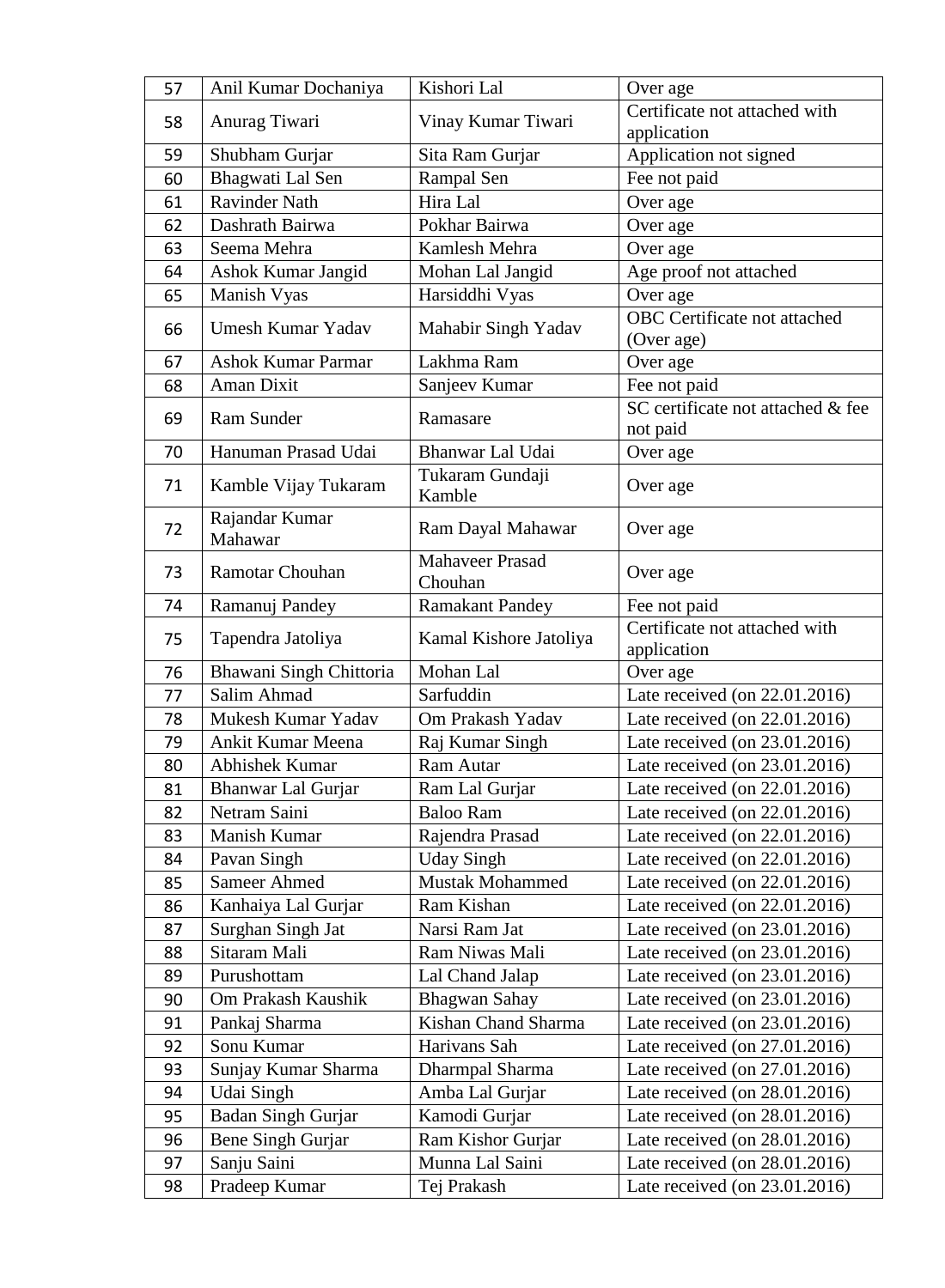| 99  | Vinod Kumar                  | Sada Ram                     | Late received (on 22.01.2016)    |
|-----|------------------------------|------------------------------|----------------------------------|
| 100 | Jitendra Kumar Kumawat       | Mali Ram Kumawat             | Late received (on 23.01.2016)    |
| 101 | Javed Ali                    | Sadique Ali                  | Late received (on 23.01.2016)    |
| 102 | Nemi Chand Kumawat           | Jhabar Mal                   | Late received (on 23.01.2016)    |
| 103 | Sanjeev Kumar                | M. N. Singh                  | Late received (on 23.01.2016)    |
| 104 | <b>Dharmender Kumar</b>      | Ram Aagya Prasad             | Late received (on 30.01.2016)    |
| 105 | Vishnu Kiran Thuraga         | V S Mallikarjunarao          | Late received (on 25.01.2016)    |
| 106 | Kuldeep Arya                 | <b>Surender Singh</b>        | Late received (on 27.01.2016)    |
| 107 | Vishnu Prasanth V            | Vatapatra Sayana<br>Krishna  | Late received (on 25.01.2016)    |
| 108 | Ramkrishna Senapati          | Niranjan Senapati            | Late received (on 25.01.2016)    |
| 109 | Som Dev Thakur               | <b>Budh Ram</b>              | Late received (on 25.01.2016)    |
| 110 | Achal Sharma                 | Rakesh Sharma                | Late received (on 25.01.2016)    |
| 111 | <b>Rahul Gautam</b>          | <b>Mukesh Kumar Gautam</b>   | Late received (on 25.01.2016)    |
| 112 | Hemraj Choudhary             | Ladu Lal Jat                 | Late received (on 25.01.2016)    |
| 113 | Deepak Panchal               | Karan Singh                  | Late received (on 25.01.2016)    |
| 114 | Yogendra Kumar<br>Kushwah    | <b>Ranvir Singh</b>          | Late received (on 22.01.2016)    |
| 115 | Manish Singh Dixit           | <b>Indraject Singh Dixit</b> | Late received (on 22.01.2016)    |
| 116 | Ruchika Sharma               | Surender Sharma              | Late received (on 22.01.2016)    |
| 117 | Shourabh Kasliwal            | Dinesh Kasliwal              | Late received (on 22.01.2016)    |
| 118 | Jeet Ram Gurjar              | Ram Swaroop Gurjar           | Late received (on 22.01.2016)    |
| 119 | Navneet Kumar                | Vinod Prajapati              | Late received (on 22.01.2016)    |
| 120 | Mayur Kushraj Thakre         | Kushraj Thakre               | Late received (on 22.01.2016)    |
| 121 | <b>Abhishek Yadav</b>        | Dhani Ram Yadav              | Late received (on 22.01.2016)    |
| 122 | Raju Ram Keelka              | Chokha Ram Keelka            | Late received (on 23.01.2016)    |
| 123 | Anil Kumar                   | Babu Lal                     | Late received (on 23.01.2016)    |
| 124 | <b>Balveer Singh Rathore</b> | Narayan Singh Rathore        | Late received (on 22.01.2016)    |
| 125 | Salma                        | <b>Abdul Salam</b>           | Late received (on 23.01.2016)    |
| 126 | Mohd.Shaday                  | Mohd. Julfiquar              | Late received (on 22.01.2016)    |
| 127 | Prajapati Kiran S.           | Suresh Bhai                  | Late received (on 22.01.2016)    |
| 128 | Arhas Goswami                | Anand Prakash Goswami        | Late received (on 22.01.2016)    |
| 129 | Zakir Hussain                | Mohd. Jameel                 | Late received (on 22.01.2016)    |
| 130 | Sohan Lal                    | Girdhari Lal                 | Late received (on 23.01.2016)    |
| 131 | Mohamed Azeem H              | Haja Hameed M                | Late received (on 23.01.2016)    |
| 132 | Sombeer                      | Dariya Singh                 | Late received (on 30.01.2016)    |
| 133 | Puran Chand                  | Harsahay                     | Late received (on 30.01.2016)    |
| 134 | Meghraj Bairwa               | Ramhet Bairwa                | Late received (on 25.01.2016)    |
| 135 | Nitin Verma                  | Kailash Nath Verma           | Late received (on 25.01.2016)    |
| 136 | Keerti Singh                 | Hem Singh                    | Late received (on $25.01.2016$ ) |
| 137 | Aditya Kumar                 | Anoop Kumar Surya            | Late received (on 25.01.2016)    |
| 138 | Kannan S                     | Selvaraj K                   | Late received (on 25.01.2016)    |
| 139 | Anu Verma                    | Kamlesh Kumar Verma          | Late received (on 25.01.2016)    |
| 140 | <b>Bhole Nath</b>            | Naresh Kumar                 | Late received (on 25.01.2016)    |
| 141 | Radha                        | Maan Singh                   | Late received (on 25.01.2016)    |
| 142 | Roopanti Bai Meena           | <b>Ramesh Chand Meena</b>    | Late received (on $25.01.2016$ ) |
| 143 | Anita                        | Jagdish                      | Late received (on 25.01.2016)    |
| 144 | Yogesh Deepak                | Narottam Lal Verma           | Late received (on $22.01.2016$ ) |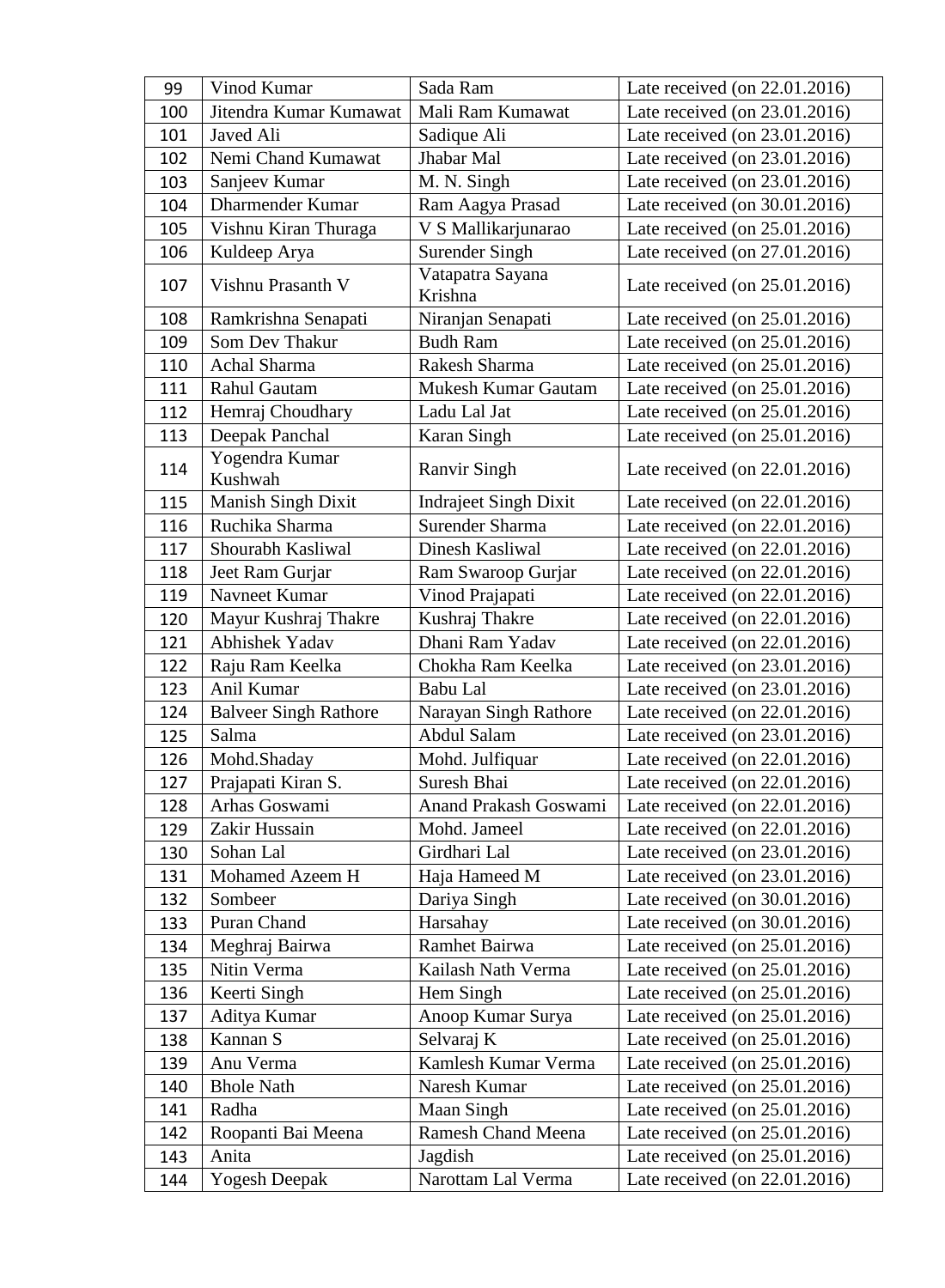| 145 | Rawat Kalpana<br>Jawansingh | <b>Jawan Singh Rawat</b>     | Late received (on 22.01.2016)    |
|-----|-----------------------------|------------------------------|----------------------------------|
| 146 | Rajeev Kumar                | Shyam Sundar Marandi         | Late received (on 22.01.2016)    |
| 147 | Dinesh Kumar Verma          | Durga Lal Verma              | Late received (on 22.01.2016)    |
| 148 | Yashita Rajarwal            | Ashok Kumar Verma            | Late received (on 25.01.2016)    |
| 149 | Rakesh Nagbanshi            | Damodar Nagbanshi            | Late received (on 25.01.2016)    |
| 150 | Samata Meena                | Mojiram Meena                | Late received (on 22.01.2016)    |
| 151 | Dinesh Chandra Meena        | Nokal Chandra Meena          | Late received (on 22.01.2016)    |
| 152 | Ankita Gupta                | <b>Govind Prasad Gupta</b>   | Late received (on 22.01.2016)    |
| 153 | Mukesh Kumar Verma          | Ram Niwas Verma              | Late received (on 22.01.2016)    |
| 154 | Madan Lal Banshiwal         | Ramswaroop Banshiwal         | Late received (on 22.01.2016)    |
| 155 | Geeta Kumari                | Ratan Lal Mali               | Late received (on 22.01.2016)    |
| 156 | Rajat Kumar                 | Krishan Chander              | Late received (on 22.01.2016)    |
| 157 | <b>Umesh Kumar Deepak</b>   | Narrottam Lal Deepak         | Late received (on 22.01.2016)    |
| 158 | Ranjan Rathore              | <b>Ranjeet Singh Rathore</b> | Late received (on 23.01.2016)    |
| 159 | Pramod Kumar Harit          | Abhay Ram                    | Late received (on 22.01.2016)    |
| 160 | Sweetee Kumari              | Yogendra Singh               | Late received (on 22.01.2016)    |
| 161 | Manoj Sharma                | Desraj Sharma                | Late received (on 22.01.2016)    |
| 162 | Santosh Kumar               | Daya Sagar                   | Late received (on 27.01.2016)    |
| 163 | Priyanka Kumari             | Gajendra Singh               | Late received (on 22.01.2016)    |
| 164 | Rohit Kumar Anand           | <b>Govind Das</b>            | Late received (on 22.01.2016)    |
| 165 | Akash Mani Tripathi         | Shiv Kumar Mani<br>Tripathi  | Late received (on 22.01.2016)    |
| 166 | Sujata Kumari               | Ravikant Sharma              | Late received (on 22.01.2016)    |
| 167 | Deepak Verma                | Ramshay Verma                | Late received (on 22.01.2016)    |
| 168 | Manju Rani                  | Manoj Dagar                  | Late received (on 22.01.2016)    |
| 169 | Roopal Chaudhary            | Yatendra Kumar               | Late received (on 22.01.2016)    |
| 170 | Vikash Kumar                | Dharambir Singh              | Late received (on 22.01.2016)    |
| 171 | Manish Meena                | Ramesh Chandra Meena         | Late received (on 22.01.2016)    |
| 172 | Tigmanshu                   | Jagdish Chand                | Late received (on 22.01.2016)    |
| 173 | Kanhu Soren                 | Balaji Soren                 | Late received (on 25.01.2016)    |
| 174 | Reena Gurjar                | <b>Balram Gurjar</b>         | Late received (on 23.01.2016)    |
| 175 | Devendra Kumar Sihra        | Ram Niwas Meena              | Late received (on 23.01.2016)    |
| 176 | Pankaj Nehra                | Ridhakaran Jat               | Late received (on 23.01.2016)    |
| 177 | Sheuli Dey                  | Muruli Mohan Dey             | Late received (on 23.01.2016)    |
| 178 | Iti Rathi                   | G. G. Rathi                  | Late received (on 23.01.2016)    |
| 179 | Manisha Solanki             | Sardar Singh Solanki         | Late received (on 23.01.2016)    |
| 180 | Dinesh Meena                | Ramji Lal Meena              | Late received (on 22.01.2016)    |
| 181 | Jitendra Koli               | Ram Ratan Koli               | Late received (on 22.01.2016)    |
| 182 | Kalpana Singh               | Malkhan Singh                | Late received (on 23.01.2016)    |
| 183 | Banshi Lal Jatiya           | Pyar Chand Jatiya            | Late received (on 23.01.2016)    |
| 184 | Dev Lal Meena               | Sanwala Ram Meena            | Late received (on $01.02.2016$ ) |
| 185 | Brijesh Bharti              | Munna Lal Bharti             | Late received (on $05.02.2016$ ) |
| 186 | Anil Phani                  | K Vijaya Saradhi             | Late received (on 23.01.2016)    |
| 187 | Velayutham. E               | Elaiyaperumal. A             | Late received (on 23.01.2016)    |
| 188 | Sugirtha. D                 | Devappariyam W               | Late received (on 23.01.2016)    |
| 189 | Rubiya Bano                 | Islam Ahmad                  | Late received (on 28.01.2016)    |
| 190 | Babu Lal Bairwa             | Madhu Ram Bairwa             | Late received (on $29.01.2016$ ) |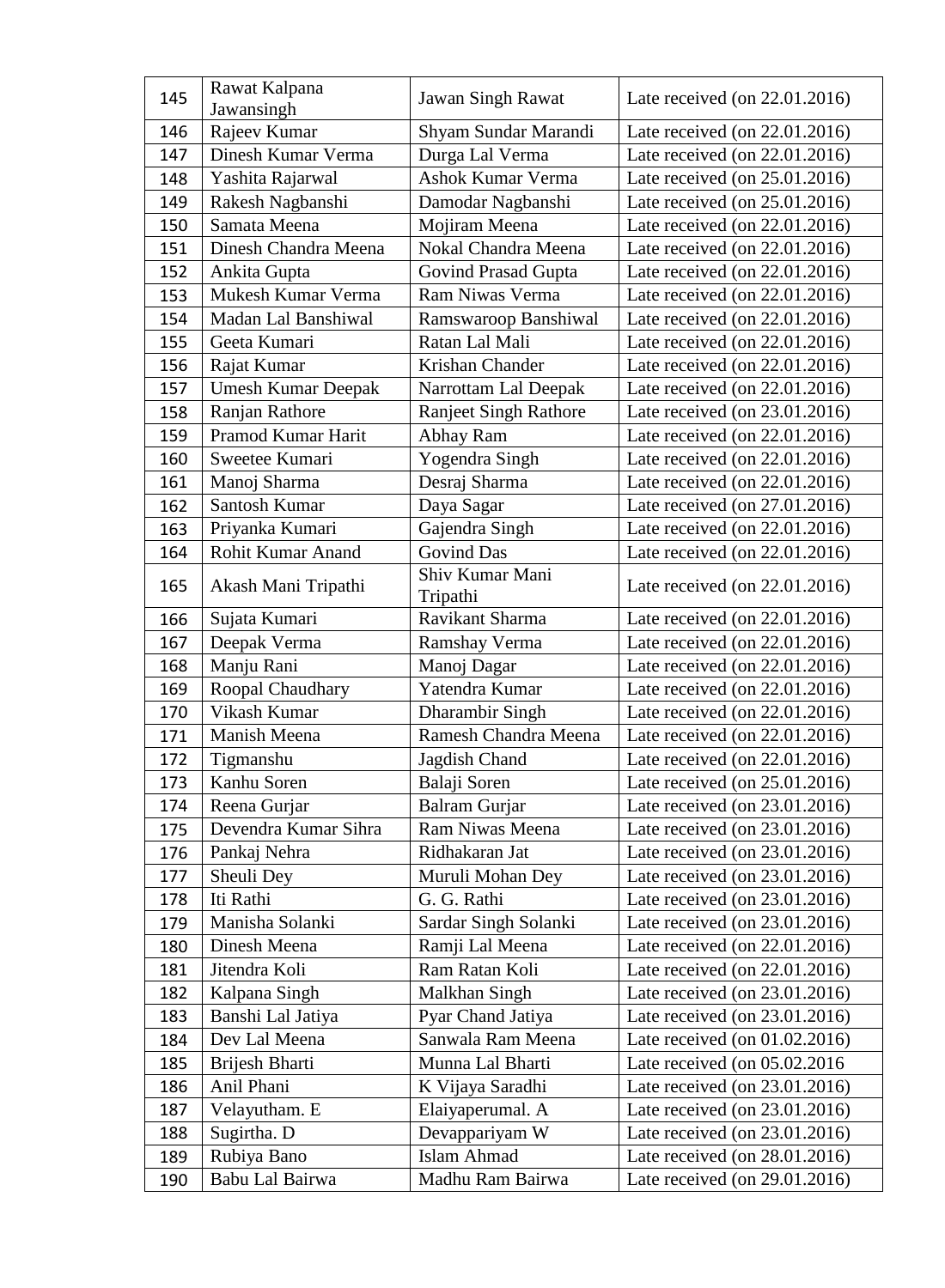| 191 | Mahima Kumari                       | Abhinandan Choudhary  | Late received (on 28.01.2016)    |
|-----|-------------------------------------|-----------------------|----------------------------------|
| 192 | <b>Santosh</b>                      | Uma Ram               | Late received (on $01.02.2016$ ) |
| 193 | Archana Verma                       | Kaushal Kishore Verma | Late received (on 28.01.2016)    |
| 194 | Vinod Kumar                         | Sohan Lal             | Late received (on 27.01.2016)    |
| 195 | Ashish Kumar Pakhale                | Moreshwar Pakhale     | Late received (on 29.01.2016)    |
| 196 | Gella. Anandaraju                   | Arjuna Rao            | Late received (on 30.01.2016)    |
| 197 | Janndrajupalli. Santhosha<br>Kumari | Chinniah              | Late received (on 30.01.2016)    |
| 198 | Janndrajupalli.<br>Bheemaiah        | Singaiah              | Late received (on $30.01.2016$ ) |
| 199 | Manoj Kumar                         | Laxmi Narayan         | Over age                         |
| 200 | Manoj Bairwa                        | Ram Niwas Bairwa      | Over age                         |
| 201 | Neerav Rajpurohit                   | <b>Vikas Purohit</b>  | Over age                         |

## **B. TECHNICIAN** / **T-1** (JUNIOR COMPUTER **OPERATOR)**

| 202 | Shivam Chandel             | Om Prakash Chandel         | No Ex-Serviceman |
|-----|----------------------------|----------------------------|------------------|
| 203 | <b>Ashok Verma</b>         | Nathu Lal Verma            | No Ex-Serviceman |
| 204 | Vanshika Sharma            | Jagdish Prasad Sharma      | No Ex-Serviceman |
| 205 | Mahendra Kumar<br>Kushwaha | Laddu Lal Kushwaha         | No Ex-Serviceman |
| 206 | Roshan Tawar               | Mam Raj Tawar              | No Ex-Serviceman |
| 207 | Arjun Singh                | <b>Mahaveer Singh</b>      | No Ex-Serviceman |
| 208 | Dinesh Kumar Bagri         | Jamana Lal Bagri           | No Ex-Serviceman |
| 209 | Deepak Kumar<br>Meghvanshi | Ram Gopal Meghvanshi       | No Ex-Serviceman |
| 210 | Babita Verma               | Mohan Lal Verma            | No Ex-Serviceman |
| 211 | Subham Verma               | R. G. Verma                | No Ex-Serviceman |
| 212 | Sunil Nagar                | Ram Karan Nagar            | No Ex-Serviceman |
| 213 | Mohan Lal                  | Zile Singh                 | No Ex-Serviceman |
| 214 | Krishan Kumar              | Zile Singh                 | No Ex-Serviceman |
| 215 | Vikas Jaldeep              | Girdhari Lal Jaldeep       | No Ex-Serviceman |
| 216 | Sandeep Kumar              | Gajraj Singh               | No Ex-Serviceman |
| 217 | Amit Kumar                 | Kashmir Singh              | No Ex-Serviceman |
| 218 | Anil Kumar                 | Mahesh Chandra             | No Ex-Serviceman |
| 219 | Annapurna Mishra           | Laxmi Kanta Mishra         | No Ex-Serviceman |
| 220 | Karan Ray                  | <b>Kamal Ray</b>           | No Ex-Serviceman |
| 221 | Vikash Parkhi              | Padma Ram Parkhi           | No Ex-Serviceman |
| 222 | Hari Narayan Meena         | Phalad Meena               | No Ex-Serviceman |
| 223 | Mukesh Kumar Dhobi         | Shubh Karan                | No Ex-Serviceman |
| 224 | Shatrughan Kachhawaha      | Ramesh Kachhawaha          | No Ex-Serviceman |
| 225 | Akshay Bhardwaj            | Ashok Bhardwaj             | No Ex-Serviceman |
| 226 | Saroj Choudhary            | <b>Ram Ratan Choudhary</b> | No Ex-Serviceman |
| 227 | Zakir Hussain              | Samandar Khan              | No Ex-Serviceman |
| 228 | Sandeep Kumar Moond        | <b>Sharwn Kumar Moond</b>  | No Ex-Serviceman |
| 229 | <b>Sheetal Choudhary</b>   | Reva Ram Choudhary         | No Ex-Serviceman |
| 230 | Savita Yadav               | Sandeep Kumar Yadav        | No Ex-Serviceman |
|     |                            |                            |                  |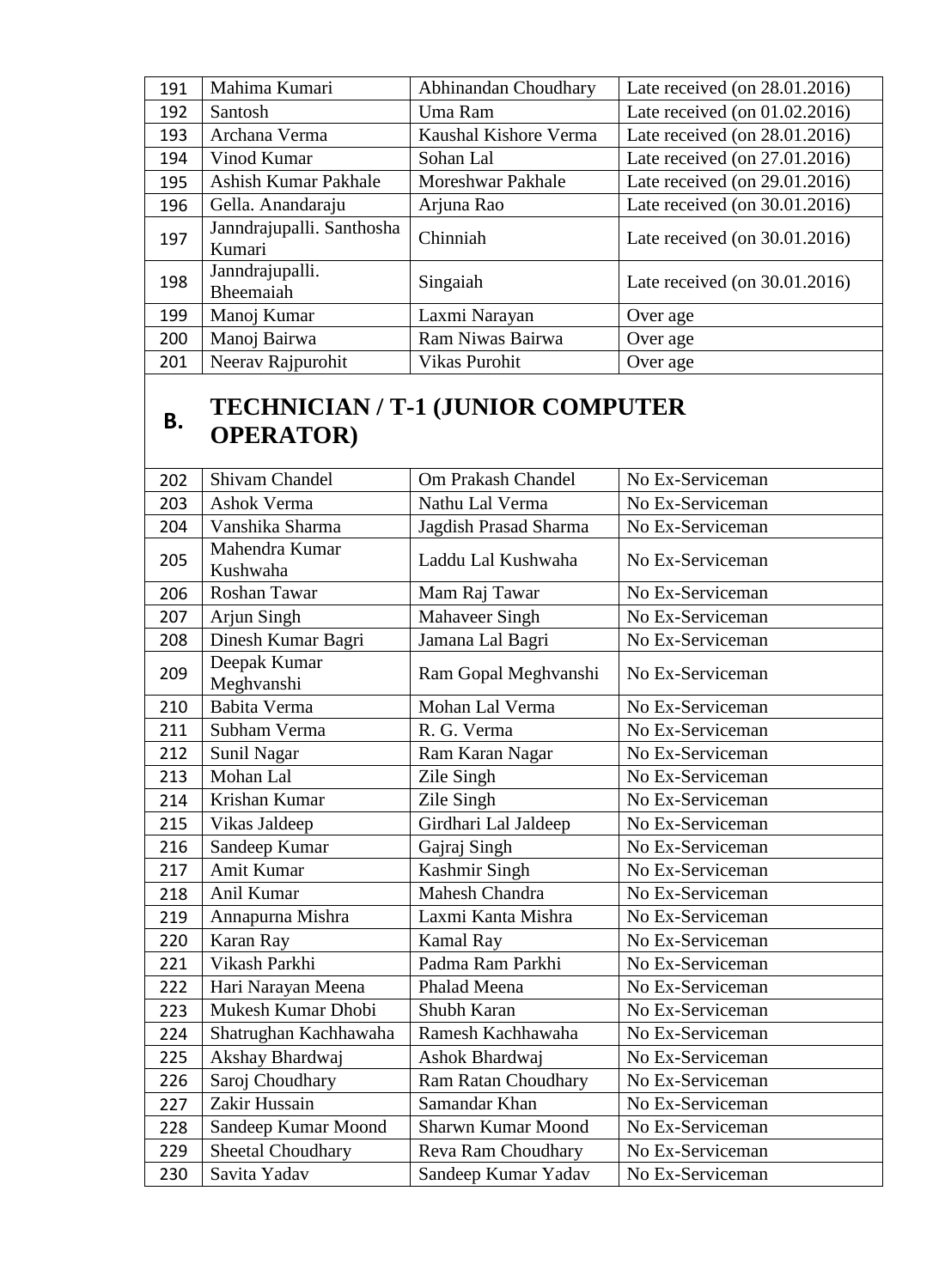| 231 | Ram Singh                        | Dhoop Singh                       | No Ex-Serviceman |
|-----|----------------------------------|-----------------------------------|------------------|
| 232 | <b>Alok Kumar</b>                | Satyendra Kumar Sharma            | No Ex-Serviceman |
| 233 | Abhishek                         | Nathu Ram                         | No Ex-Serviceman |
| 234 | Dilip Kumar                      | <b>Bhual Raut</b>                 | No Ex-Serviceman |
| 235 | Rahul Kumar Bairwa               | Ramawtar Bairwa                   | No Ex-Serviceman |
| 236 | Zeetendra Singh                  | Ram Bharoshi                      | No Ex-Serviceman |
| 237 | <b>Bhupender Kumar</b><br>Sharma | <b>Mahaveer Prasad</b>            | No Ex-Serviceman |
| 238 | Sachin Pandurang Ahire           | Pandurang Ramdas Ahire            | No Ex-Serviceman |
| 239 | Monika Jain                      | Shashank Jain                     | No Ex-Serviceman |
| 240 | Namita Singh Gagat               | Chaman Singh Gagat                | No Ex-Serviceman |
| 241 | Sangita Kumari                   | Tej Prakash Dubey                 | No Ex-Serviceman |
| 242 | Monu Jain                        | Raj Kumar Jain                    | No Ex-Serviceman |
| 243 | Rashmi                           | Surendra Singh                    | No Ex-Serviceman |
| 244 | Praveen Singh                    | Ram Prasad Jat                    | No Ex-Serviceman |
| 245 | Giriraj Verma                    | Ram Chandra Verma                 | No Ex-Serviceman |
| 246 | Parvati Verma                    | Ram Chandra Verma                 | No Ex-Serviceman |
| 247 | Anjana Kanwar                    | Lakchman Singh Rathore            | No Ex-Serviceman |
| 248 | Shrawan Meena                    | <b>Bhoma Ram</b>                  | No Ex-Serviceman |
| 249 | Lokesh Kumar Meena               | Ram Karan Meena                   | No Ex-Serviceman |
| 250 | Sunita Sain                      | Rajendra Kumar Sain               | No Ex-Serviceman |
| 251 | Vimla Choudhary                  | <b>Sita Ram Choudhary</b>         | No Ex-Serviceman |
| 252 | Brijendra Pratap Singh           | <b>Bahoran Singh</b>              | No Ex-Serviceman |
| 253 | Jyoti Ranga                      | Krishan Ranga                     | No Ex-Serviceman |
| 254 | Mukesh Kumar Daslania            | <b>Gulab Chand Daslania</b>       | No Ex-Serviceman |
| 255 | Pooja Sharma                     | Raj Kumar Mohan Lal<br>Sharma     | No Ex-Serviceman |
|     |                                  |                                   |                  |
| 256 | Mubarik Gouri                    | Mohd. Yasin Gouri                 | No Ex-Serviceman |
| 257 | Ankit Mishra                     | Raj Kumar Mishra                  | No Ex-Serviceman |
| 258 | Prafull Patil                    | Dayaram Patil                     | No Ex-Serviceman |
| 259 | Neerav Rajpurohit                | Vikas Purohit                     | No Ex-Serviceman |
| 260 | Vinod Kumar Balmiki              | Prem Chand Harijan                | No Ex-Serviceman |
| 261 | Ramdhan Verma                    | Hari Narayan Verma                | No Ex-Serviceman |
| 262 | Moniya Singh                     | Janrail Singh                     | No Ex-Serviceman |
| 263 | Raj Kumar Verma                  | Durga Lal Verma                   | No Ex-Serviceman |
| 264 | Priyanka Meena                   | Narendra Kumar Meena              | No Ex-Serviceman |
| 265 | Raju Lal Regar                   | Kalu Ram Regar                    | No Ex-Serviceman |
| 266 | Hanuman Prasad Verma             | Kalu Ram Verma                    | No Ex-Serviceman |
| 267 | Sheela Badgurjar                 | Kanhaiya Lal Badgurjar            | No Ex-Serviceman |
| 268 | Laxmi Verma                      | Kalu Ram Verma                    | No Ex-Serviceman |
| 269 | Hanuman Badgurjar                | Kanhaya Lal Badgurjar             | No Ex-Serviceman |
| 270 | Pooja Rani                       | Prem Singh                        | No Ex-Serviceman |
| 271 | Neetu Singh Gurjar               | Sohan Lal Gurjar                  | No Ex-Serviceman |
| 272 | Ram Niwas Gogara                 | Mala Ram Godara                   | No Ex-Serviceman |
| 273 | Pramod Sharma                    | Mahavir Sharma                    | No Ex-Serviceman |
| 274 | Saurabh Kumawat                  | Ram Dayal Kumawat<br>Ramesh Kumar | No Ex-Serviceman |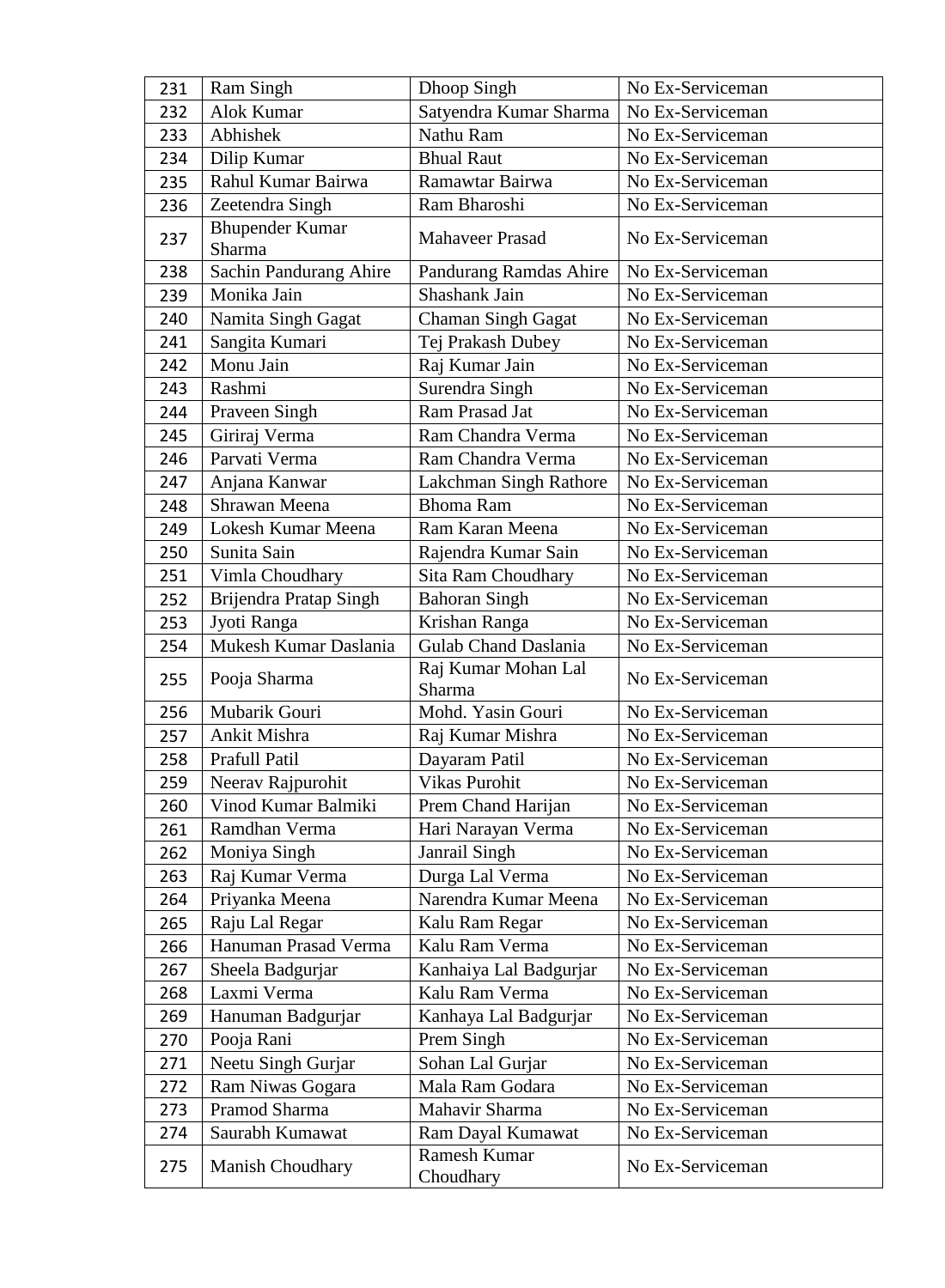| 276 | Vinod Kumar               | Ruda Ram Saini               | No Ex-Serviceman |
|-----|---------------------------|------------------------------|------------------|
| 277 | Pankaj Khatri             | Suraj Mal Khatri             | No Ex-Serviceman |
| 278 | Shweta Kumawat            | Ram Dayal Kumawat            | No Ex-Serviceman |
| 279 | Vandana Rani              | Bijendra Pal                 | No Ex-Serviceman |
| 280 | Suman Lata Jatav          | Attar Singh Jatav            | No Ex-Serviceman |
| 281 | Deepu                     | Shree Babu                   | No Ex-Serviceman |
| 282 | Dixa Sankhyan             | Dr. S. K. Sankhyan           | No Ex-Serviceman |
| 283 | Deepak Vyas               | Ram Kishan Vyas              | No Ex-Serviceman |
| 284 | A. Muthuk Kani            | Antony                       | No Ex-Serviceman |
| 285 | Natukula Rajesh           | Natukula Baburao             | No Ex-Serviceman |
| 286 | <b>Jaswant Singh</b>      | <b>Bhagwan Singh</b>         | No Ex-Serviceman |
| 287 | Manjeet Singh             | <b>Malkeet Singh</b>         | No Ex-Serviceman |
| 288 | Pinki Banshiwal           | Hari Narayan Bairwa          | No Ex-Serviceman |
| 289 | Neeraj Sonkar             | Chhote Lal                   | No Ex-Serviceman |
| 290 | Shankar Lal Verma         | Jagdish Verma                | No Ex-Serviceman |
| 291 | Dinesh Paliya             | Ram Sukh Lal                 | No Ex-Serviceman |
| 292 | Yashwant Kumar Kharol     | Ram Gopal Kharol             | No Ex-Serviceman |
| 293 | Kuldeep Singh Bhati       | Dalpat Singh Bhati           | No Ex-Serviceman |
| 294 | Manish Khan               | Khushi Mohammad              | No Ex-Serviceman |
| 295 | Rajendra Gupta            | <b>Gokul Prasad Gupta</b>    | No Ex-Serviceman |
| 296 | Sohan Lal Sahu            | Babu Lal Sahu                | No Ex-Serviceman |
| 297 | Krishan Maheshwari        | Om Prakash Maheshwari        | No Ex-Serviceman |
| 298 | Ravinder Singh            | Rajbir Singh                 | No Ex-Serviceman |
| 299 | Avadhesh Kumar            | <b>Indrajeet Singh</b>       | No Ex-Serviceman |
| 300 | Abhayjeet Singh Sankhla   | <b>Bahadur Singh Sankhla</b> | No Ex-Serviceman |
| 301 | Prashant Kumar            | Jagat Singh                  | No Ex-Serviceman |
| 302 | Sheetal Vijay             | Kanhaiya Lal Vijay           | No Ex-Serviceman |
| 303 | Prem Chand Raigar         | <b>Bhagirath Raigar</b>      | No Ex-Serviceman |
| 304 | Ashok Kumar Bairwa        | Heera Lal Bairwa             | No Ex-Serviceman |
| 305 | <b>Suresh Kumar Meena</b> | Suwa Lal Meena               | No Ex-Serviceman |
| 306 | Rohit Kanogia             | Mahender Pal                 | No Ex-Serviceman |
| 307 | Lokesh Kumar Mehara       | Om Prakash Mehara            | No Ex-Serviceman |
| 308 | Vishal Jatav              | Gyan Chand Jatav             | No Ex-Serviceman |
| 309 | Pooja Gurjar              | Dharanidar Gurjar            | No Ex-Serviceman |
| 310 | Mohammed Julkarnain       | Syed Shahzad Ali             | No Ex-Serviceman |
| 311 | Seema Mehra               | Kamlesh Mehra                | No Ex-Serviceman |
| 312 | Anita Gurjar              | Ashish Kumar Gurjar          | No Ex-Serviceman |
| 313 | Satya Prakash Joshi       | Madan Mohan Joshi            | No Ex-Serviceman |
| 314 | Moti Ram Bairwa           | Dhanna Ram Bairwa            | No Ex-Serviceman |
| 315 | Manoj Kumar               | Bhoj Raj Singh               | No Ex-Serviceman |
| 316 | Omprabha                  | Veerendra Singh              | No Ex-Serviceman |
| 317 | Narendra Kumar            | <b>Bhagawan</b> Das          | No Ex-Serviceman |
| 318 | Rajesh Kumar Regar        | Mangi Lal Regar              | No Ex-Serviceman |
| 319 | Rajandar Kumar            | Ram Dayal Mahawer            | No Ex-Serviceman |
|     | Mahawer                   |                              |                  |
| 320 | Ghanshyam Rana            | Jetha Ram                    | No Ex-Serviceman |
| 321 | Dharmendra Kumar          | Laxman Lal Bairwa            | No Ex-Serviceman |
|     | Bairwa                    |                              |                  |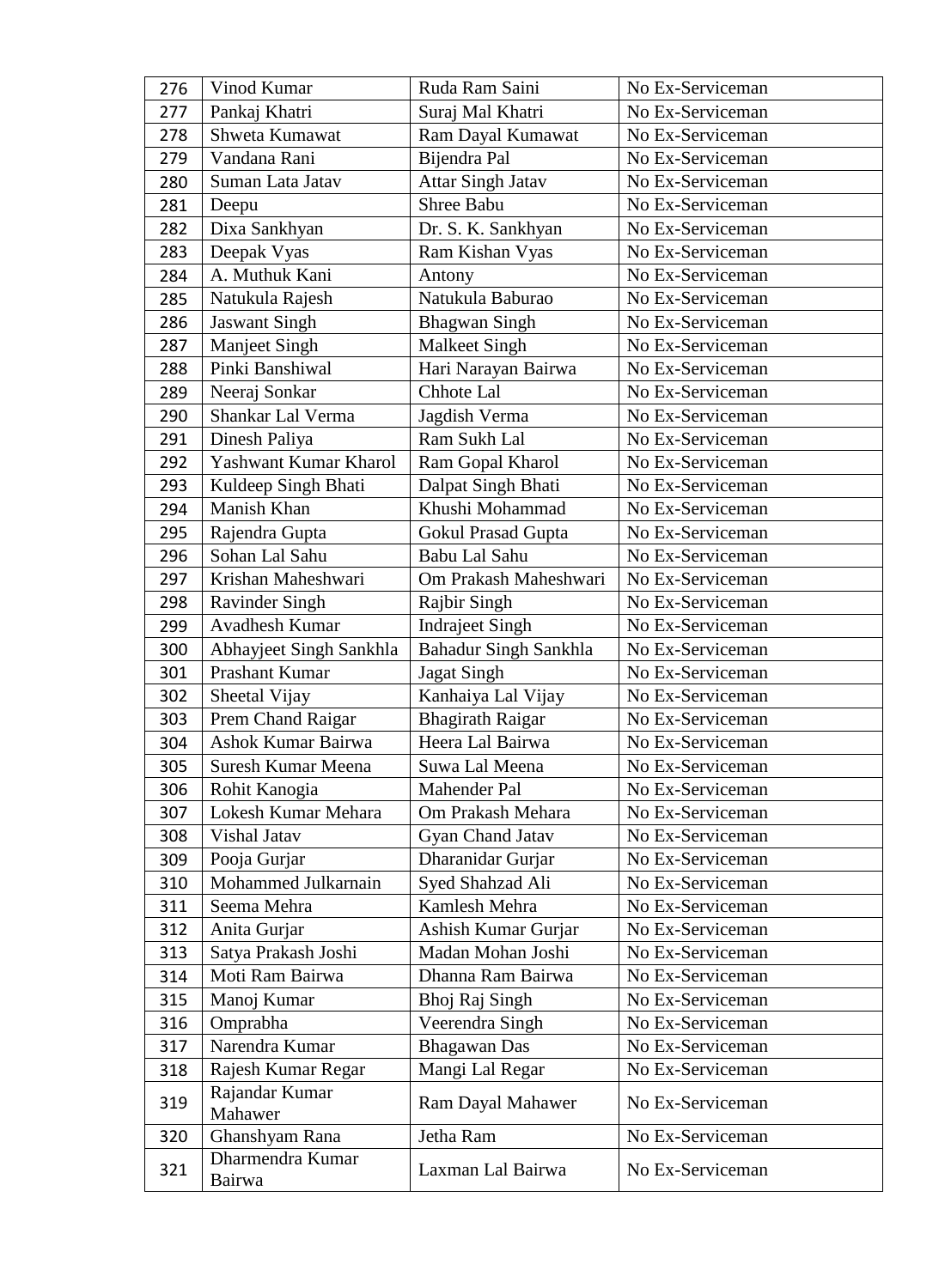| 322 | Umesh                 | Dayanand              | No Ex-Serviceman                 |
|-----|-----------------------|-----------------------|----------------------------------|
| 323 | Neetu Singh           | <b>Kartar Singh</b>   | No Ex-Serviceman                 |
| 324 | Ravikant              | Moti Lal              | No Ex-Serviceman                 |
| 325 | Ghanshyam Meena       | Shyoji Lal            | No Ex-Serviceman                 |
| 326 | Dileep Kumar          | Goverdhan Lal         | No Ex-Serviceman                 |
| 327 | Dinesh Kumar Verma    | Ram Sahaya Verma      | No Ex-Serviceman                 |
| 328 | Anoop                 | <b>Ashok Kumar</b>    | No Ex-Serviceman                 |
| 329 | Reeta                 | Shyam Narain          | No Ex-Serviceman                 |
| 330 | Mohini Jaiswal        | Brajesh Jaiswal       | No Ex-Serviceman                 |
| 331 | Kanha Ram Meena       | Kailash Chand Meena   | No Ex-Serviceman                 |
| 332 | Brijesh Kumar         | Nawal Kishore         | No Ex-Serviceman                 |
| 333 | Sanjay Mobarsa        | Heera Ram             | No Ex-Serviceman                 |
| 334 | Menpal Dhanka         | Kalyan Sahay Dhanka   | No Ex-Serviceman                 |
| 335 | Mamta                 | Rana Ram              | No Ex-Serviceman                 |
| 336 | Prakash Chand Ninama  | Poonam Chand Ninama   | No Ex-Serviceman                 |
| 337 | R. Rajalakshmi        | R. Rajamani           | Late received (on $01.02.2016$ ) |
| 338 | Sunil Nagar           | Prem Singh            | Late received (on 28.01.2016)    |
| 339 | Rubiya Bano           | <b>Islam Ahmad</b>    | Late received (on 28.01.2016)    |
| 340 | Radha Rani            | Sri Pal               | Late received (on 30.01.2016)    |
| 341 | Ram Lakhan Meena      | Harful Meena          | Late received (on 30.01.2016)    |
| 342 | Tej Singh Rana        | Gauri Singh Rana      | Late received (on 27.01.2016)    |
| 343 | Pankaj Kumar          | Surendra Kumar        | Late received (on 27.01.2016)    |
| 344 | Sheetal Devi          | Raj Kumar             | Late received (on 27.01.2016)    |
| 345 | Dharamvir Singh       | Joginder Singh        | Late received (on 25.01.2016)    |
| 346 | P. Raneel             | P. Laliya             | Late received (on 25.01.2016)    |
| 347 | Mohan Lal             | Mahendra Choudhary    | Late received (on 25.01.2016)    |
| 348 | Anup Kumar Arya       | <b>Shree Nath</b>     | Late received (on 25.01.2016)    |
| 349 | Manoj Meena           | Kajod Mal Meena       | Late received (on 22.01.2016)    |
| 350 | Pinky Sauday          | Kanhaiya Lal Sauday   | Late received (on 22.01.2016)    |
| 351 | <b>Balbeer Meena</b>  | Babu Lal Meena        | Late received (on 22.01.2016)    |
| 352 | <b>Arvind Kumar</b>   | Mohar Singh           | Late received (on 22.01.2016)    |
| 353 | Khushboo              | Gulab Singh           | Late received (on 22.01.2016)    |
| 354 | Purnima Kumari        | Ramji Lal             | Late received (on 22.01.2016)    |
| 355 | Sunil Kumar           | Pujara Ram            | Late received (on 22.01.2016)    |
| 356 | Reena Rani            | Bansi Raj             | Late received (on 22.01.2016)    |
| 357 | <b>Prashant Bheel</b> | Kishan Lal Bheel      | Late received (on 22.01.2016)    |
| 358 | Lali Gurjar           | Ganshi Lal Gurjar     | Late received (on 22.01.2016)    |
| 359 | Neelam Devi           | Dei Ram               | Late received (on 23.01.2016)    |
| 360 | Sesa Ram              | Hakma Ram             | Late received (on 23.01.2016)    |
| 361 | Priya Goyal           | Vinod Agarawal        | Late received (on 23.01.2016)    |
| 362 | Preet Kaur            | Kulwinder Singh       | Late received (on 23.01.2016)    |
| 363 | Sachin Disodia        | Nihal Singh Disodia   | Late received (on 23.01.2016)    |
| 364 | Sandeep Kumar Moond   | Banwari Lal           | Late received (on 23.01.2016)    |
| 365 | Asha Rani             | Shri Pal              | Late received (on 01.02.2016)    |
| 366 | Abhishek Yadav        | Dhani Ram Yadav       | Late received (on 22.01.2016)    |
| 367 | Monika Maurya         | Virendra Kumar Maurya | Late received (on 22.01.2016)    |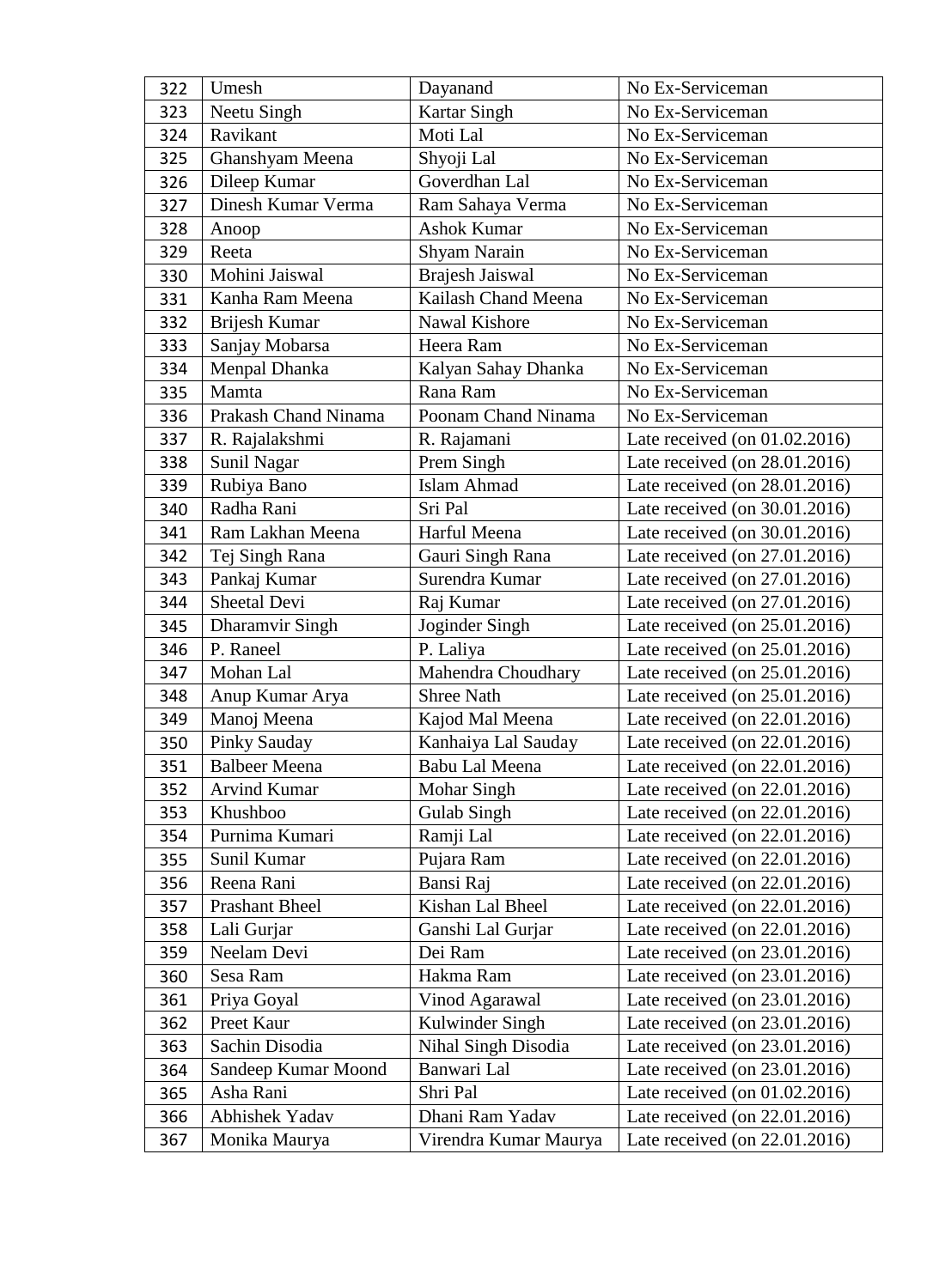| C.  | <b>TECHNICIAN / T-1 (FIELD)</b> |                              |                                              |
|-----|---------------------------------|------------------------------|----------------------------------------------|
| 368 | Mohit Sharma                    | Rampal Sharma                | Certificate not attached with<br>application |
| 369 | Yashwant Bharati                | Munni Lal Bharati            | Over age                                     |
| 370 | Naresh Kumar Raniwal            | Panna Lal                    | Over age                                     |
| 371 | Ramender Kuamr<br>Sharma        | Murli Dhar Sharma            | Over age                                     |
| 372 | Sumit Kumar Soni                | Jai Prakash Soni             | Over age                                     |
| 373 | Seema Verma                     | Kailash Chand Verma          | Certificate not attached with<br>application |
| 374 | Mukesh Kumar Meena              | Banshi Lal Meena             | Over age                                     |
| 375 | Asha Ram Meena                  | Prabhu Lal Meena             | Under age                                    |
| 376 | Anil Kumar                      | Ram Kumar                    | Over age                                     |
| 377 | Vinod Kumar Balmiki             | Prem Chand Harijan           | Over age                                     |
| 378 | Rajesh Kumar Chandel            | <b>Tofan Chandel</b>         | Over age                                     |
| 379 | Syed Nahid Akhtar               | <b>Abdul Mannan</b>          | Application not signed                       |
| 380 | Manish Kumar Bidawat            | Ram Chandra Bidawat          | Over age                                     |
| 381 | Vijay Kumar Gahlot              | Ram Narayan Gahlot           | Over age                                     |
| 382 | <b>Hitesh Kumar</b>             | <b>Kishor Kumar</b>          | Over age                                     |
| 383 | Chandra Mohan<br>Javdoliya      | Ganpat Lal Raigar            | Over age                                     |
| 384 | Naresh Kumar Meena              | Kalu Ram Meena               | Over age                                     |
| 385 | Manish Meena                    | Sita Ram Meena               | Certificate not attached with<br>application |
| 386 | Man Singh Meena                 | Ram Khadladi Meena           | Over age                                     |
| 387 | Pramod Kumar                    | Vijay Bahadur                | Over age                                     |
| 388 | Govind Singh Ansal              | <b>Raghunath Singh Ansal</b> | Fee not paid                                 |
| 389 | Sunil Kumar                     | Shivharan Singh              | Late received (on 22.01.2016)                |
| 390 | Babu Lal Kuldeep                | Bhagwan Singh Kuldeep        | Late received (on 30.01.2016)                |
| 391 | Sanjay Paswan                   | Manjee Paswan                | Late received (on 27.01.2016)                |
| 392 | Meghana Chandra Undi            | M. Vijay                     | Late received (on 25.01.2016)                |
| 393 | <b>Akta Dabely</b>              | Sandeep Kharra               | Late received (on 22.01.2016)                |
| 394 | Jagjeevan Ram                   | Lal Bahadur Ram              | Late received (on 22.01.2016)                |
| 395 | Gopal Singh                     | <b>Umed Singh</b>            | Late received (on 22.01.2016)                |
| 396 | Santram Meena                   | Hemraj Meena                 | Late received (on 22.01.2016)                |
| 397 | Sandeep Kharra                  | Brij Mohan Kharra            | Late received (on 22.01.2016)                |
| 398 | Ashishi kumar Pakhale           | Moreshwar Pakhale            | Late received (on 29.01.2016)                |
| 399 | Mamta                           | Ankur Mahala                 | Late received (on $01.02.2016$ )             |
| 400 | Ankit Mahala                    | Satya Pal                    | Late received (on $01.02.2016$ )             |
| 401 | Arti Rana                       | Indra Singh                  | Late received (on 01.02.2016)                |
| 402 | Sanjay Kumar                    | Ram Dulare                   | Late received (on $04.02.2016$ )             |
| 403 | Himanshu                        | Vijay Singh Meena            | Late received (on $05.02.2016$ )             |
| 404 | <b>Omkar Singh Rana</b>         | Tula Singh                   | Late received (on 23.01.2016)                |
| 405 | Rakesh Soni                     | Sajjan Kumar                 | Late received (on 23.01.2016)                |
| 406 | Anil Phani                      | K Vijay Saradhi              | Late received (on 23.01.2016)                |
| 407 | Chetan Kumar Meena              | Bhajan Lal Meena             | Late received (on 23.01.2016)                |
| 408 | Mool Chand                      | Rameshwar Lal Meena          | Late received (on 02.02.2016)                |
|     |                                 |                              |                                              |